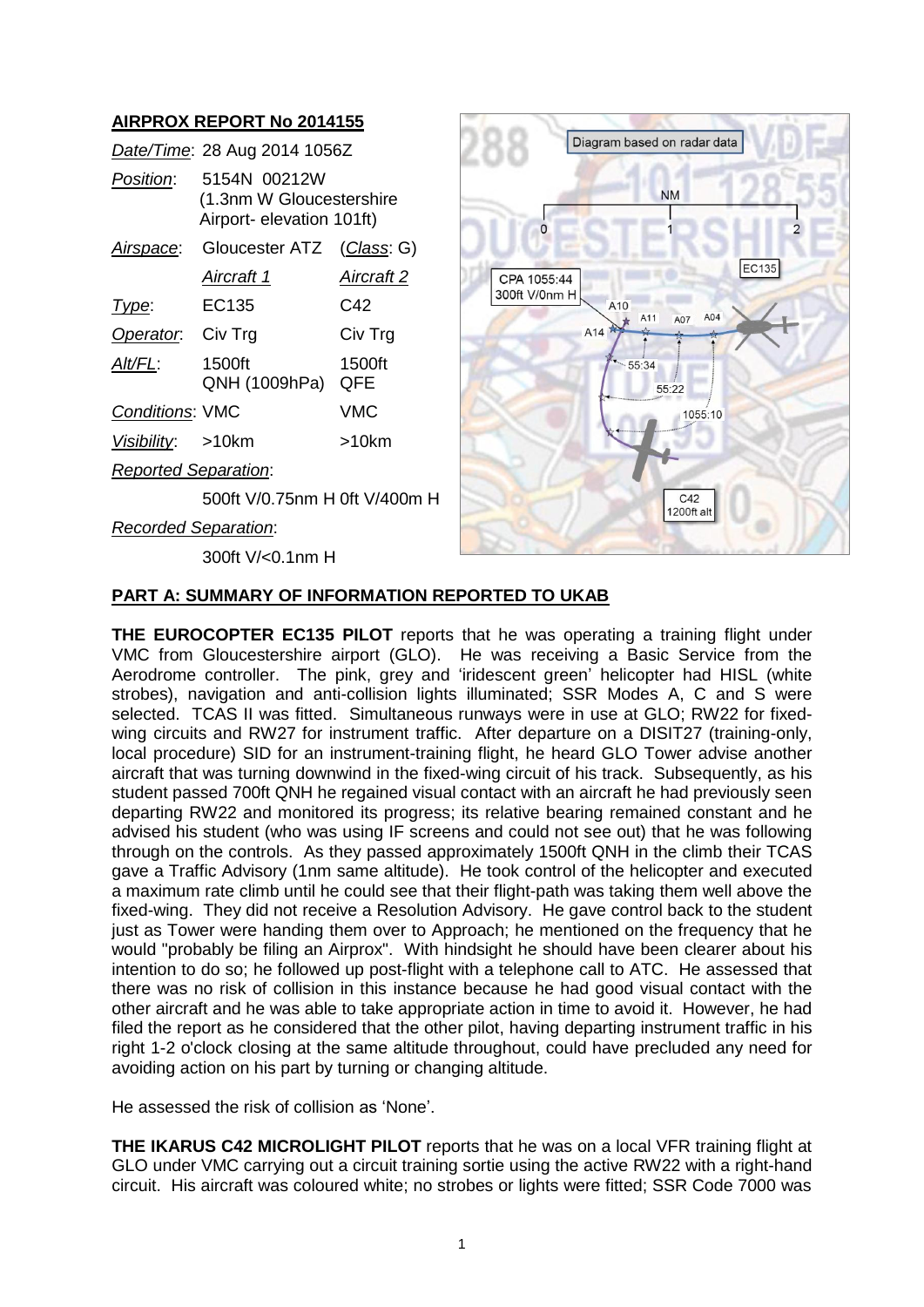selected; it was not equipped with a TAS. He was carrying out repetitive circuits with touchand-goes. Whilst climbing out on the crosswind leg, they heard ATC giving departure, then take-off, clearance to the helicopter pilot for a westerly departure from RW27. However, ATC did not ask the pilot of the helicopter if he had the C42 visual at any time. ATC told the C42 pilot that an EC135 was departing westbound, climbing, and he replied that they were not visual. From this point until they acquired visual contact, he believed that, due to the helicopter's colouring that blended it in with the background in the prevailing light conditions, sighting was difficult. In his opinion, it was more probable that the pilot of the helicopter could have sighted their aircraft as they were above his horizon at all times, although the helicopter pilot was never asked if he was visual with them. They turned onto downwind, still looking for the helicopter. His student at this time was having difficulty levelling the aircraft and was climbing slowly above circuit height, and he himself was occupied looking to the right and down for the helicopter. As he was telling his student to descend back to 1000ft, they both saw the helicopter as it rose above the horizon line; he took control of the aircraft, pulled the power back, pushed the stick forward and rapidly descending through 300ft to pass below it. He considered that any turning action would have been ineffective in minimising a collision because of the helicopter's close range at the time. Following their evasive manoeuvre, they heard the helicopter pilot report the Airprox on the radio and he determined that he would also report one when they landed. Because the helicopter was on his right he realised that under the Rules of the Air he was required to give way to it. However, at close range, *turning* to avoid would, in his opinion, have exacerbated an already close situation between the two aircraft. He considered that by descending rapidly in a straight line he took the correct action to avoid the helicopter and to keep it in sight until no further risk of conflict was present.

He assessed the risk of collision as 'High'.

**THE GLO AERODROME CONTROLLER** reports that the C42 pilot was on a circuit detail on RW22RH at 1000ft QFE. The EC135 pilot was on an IFR local detail departing RW27 straight ahead to 3000ft QNH. Before departure, the EC135 pilot was informed that the RW22RH circuit was active. As the C42 pilot was on crosswind, he was given Traffic Information on the departing EC135. As the EC135 went through about 1000ft, the pilot reported that he would need to file an Airprox on the C42, having needed to take avoiding action by climbing. Later, by telephone, the pilot of the C42 reported that he had taken avoiding action by descending 200ft and had found it difficult to sight the EC135, commenting that its colour scheme made the helicopter difficult to see.

### **Factual Background**

The GLO weather was:

METAR EGBJ 281050Z 19010KT 9999 SCT020 20/14 Q1009 (QFE1005)

### **Analysis and Investigation**

#### **CAA ATSI**

The CAA ATSI had access to Gloster RTF and area radar recordings together with written reports from the Aerodrome controller and both pilots. The Airprox occurred at 1055:47, 1.3nm west of GLO, within Class G airspace of the GLO ATZ which consists of a circle of 2nm radius centred on RW09/27 and extending to a height of 2000ft above the surface (elevation 101ft), between an EC135 and a C42. The EC135 pilot was conducting an IFR instrument training flight departing from RW27. The student was using IF screens and the instructor was monitoring the flight. The C42 pilot was operating under VFR and was conducting visual right-hand training circuits on RW22.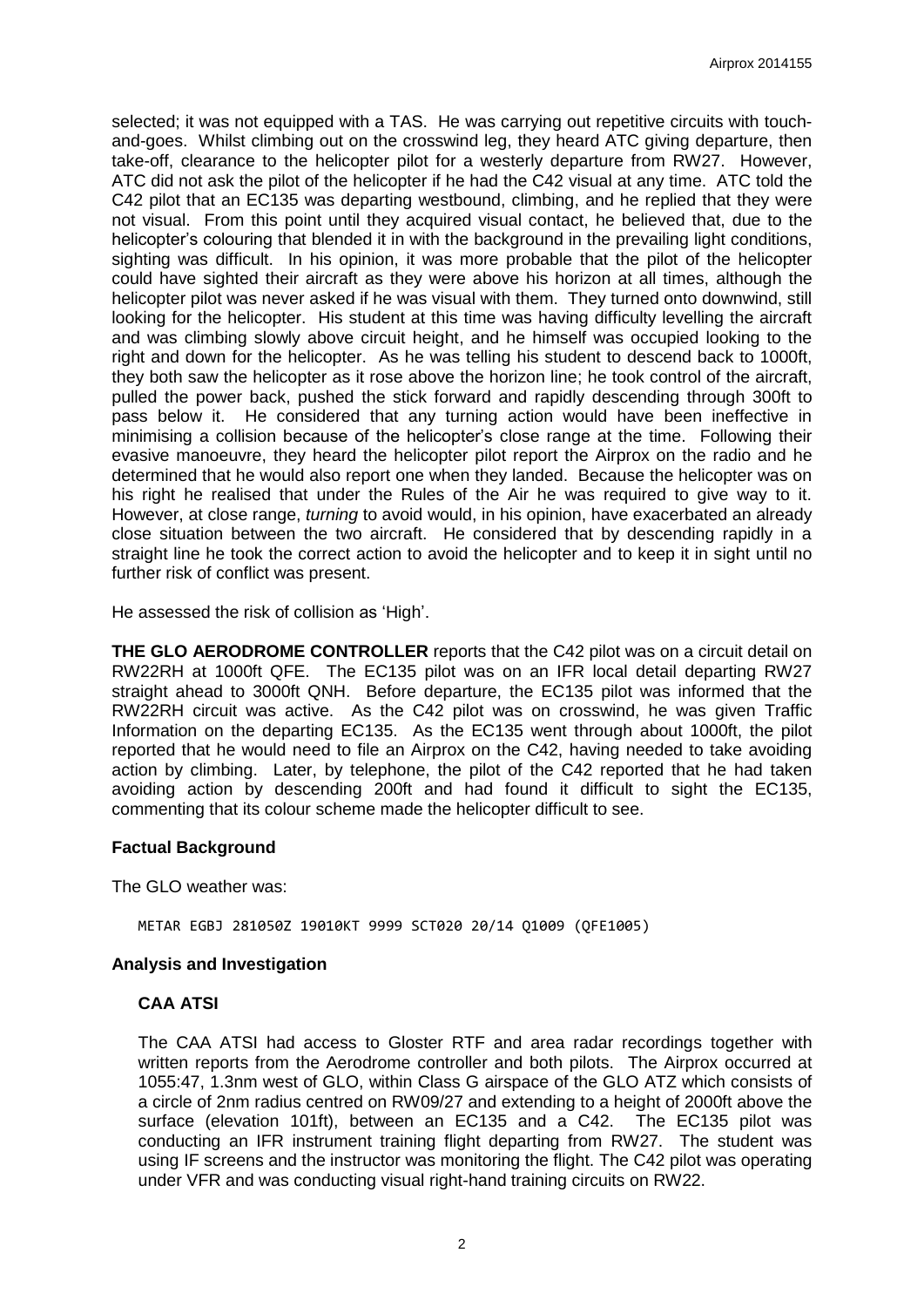The UK AIP AD 2.EGBJ-10 at paragraph (a), dated 14 Nov 2013, states for GLO:

'Fixed-wing circuit height 1000 ft QFE. Rotary circuit height not above 750 ft QFE. Runway 04, 09 and 18 LH circuit, Runway 22, 27 and 36 RH circuit. Direction may be varied by ATC.'

For illustrative purposes, an extract from the Google Earth mapping tool shows the airfield and estimated circuit patterns of the two aircraft. (Figure 1.)



Figure 1 – Google Earth extract showing estimated circuit pattern

The C42 pilot was established in the right-hand circuit pattern for RW22 and, at 1051:02, reported on final. The C42 pilot was cleared for a touch-and-go and, shortly afterwards, at 1051:20, the EC135 pilot requested taxi clearance. The controller replied *"*[EC135 C/S] *taxi holding point x-ray, wind one seven zero degrees one zero knots, two two circuit active"*. The EC135 pilot responded *"Taxi holding point x-ray, two two active*  [EC135 C/S]*"*. The controller then provided departure instructions *"*[EC135 C/S] *hold at x-ray, after departure????? two seven departure, climb to altitude four thousand feet"* which was acknowledged correctly. The EC135 pilot was cleared to line up RW27 and, at 1054:10, was cleared for take-off.

Meanwhile, the C42 pilot was climbing on runway heading after a touch-and-go and, at 1055:00, started a right turn onto the crosswind leg. The Aerodrome controller advised *"*[C42 C/S] *Eurocopter is departing IFR from runway two seven"* and the C42 pilot responded *"Er roger the traffic* [C42 C/S]*".*

At 1055:10, the EC135 appeared on the radar recording. The distance between the two aircraft was 1.2nm. (Figure 2.)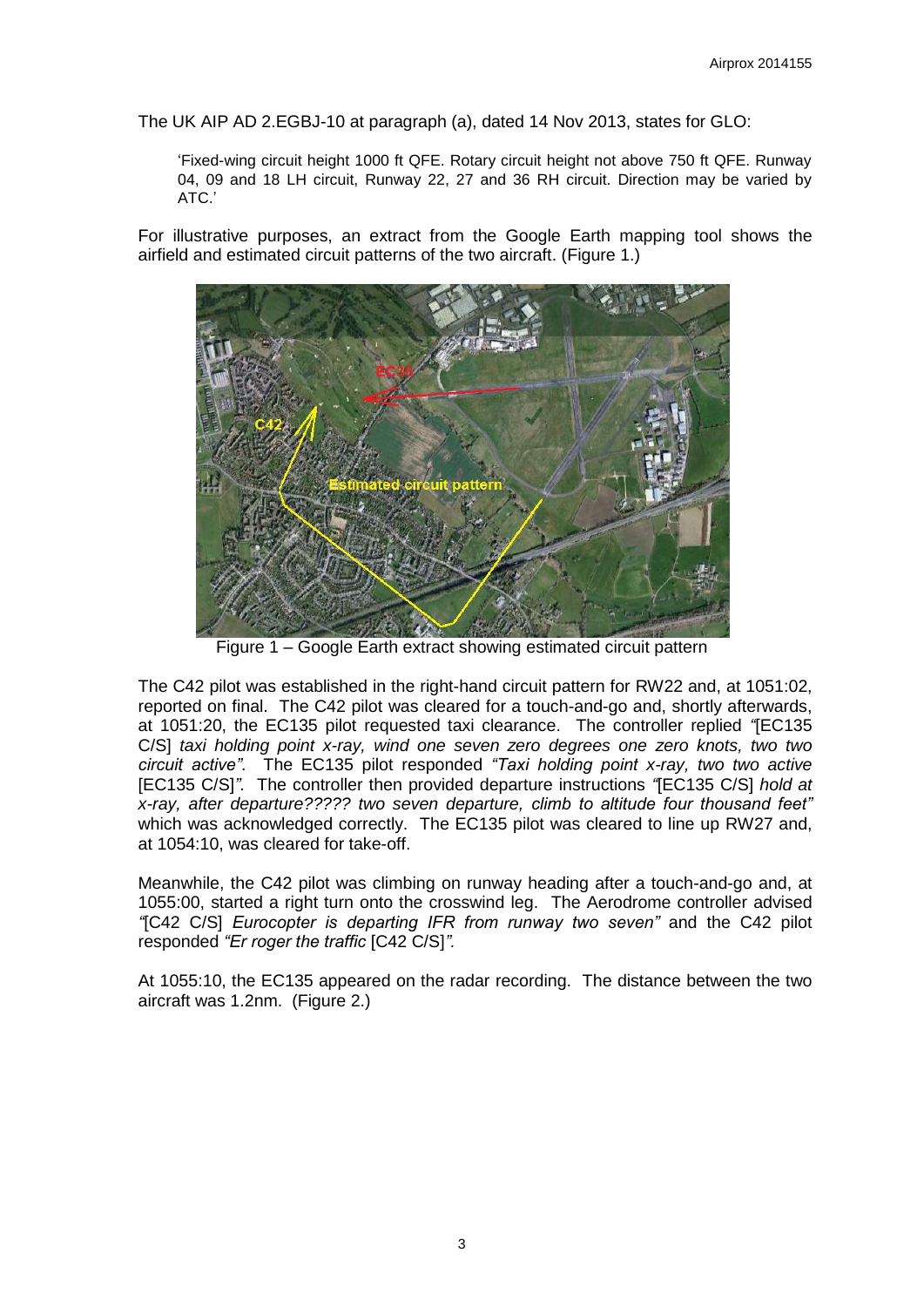

Figure 2 – Swanwick MRT at 1055:10

The aircraft continued to converge until, at 1055:42, the distance between them was 0.2nm. The EC135 was indicating FL014 and the C42 FL013. (Figure 3.)



Figure 3 – Swanwick MRT at 1055:42

The next sweep of the radar, at 1055:46, showed the C42 at FL012 and the EC135 at FL015. The distance between the two aircraft was less than 0.1nm. (Figure 4.)



Figure 4 – Swanwick MRT at 1055:46

The CPA is estimated to have occurred shortly afterwards, at 1055:47, when the EC135 passed 300ft above the C42. The next sweep of the radar showed the two aircraft diverging at a range of 0.1nm and vertical separation of 500ft. (Figure 5.)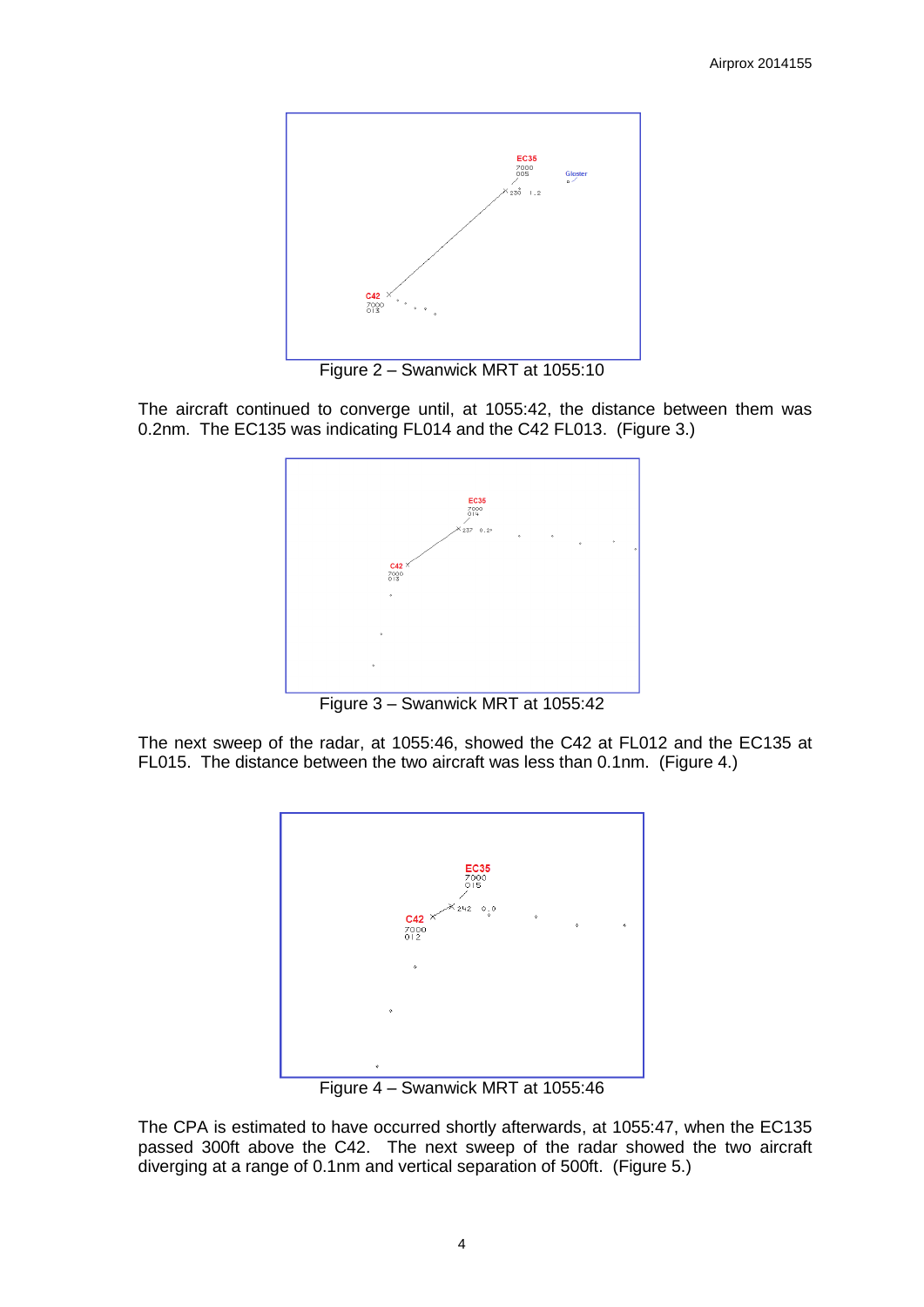

Figure 5 – Swanwick MRT at 1055:50

At 1055:51, the EC135 pilot was instructed to contact Approach; he responded *"Er*  [EC135 C/S] *er copy to approach, I may have to file er on the er downwind traffic there, er he took no avoiding action, I had to climb".* This was acknowledged by the controller and the C42 pilot transmitted *"Er* [C42 C/S] *we're downwind and we descended er to avoid".*

When the EC135 pilot taxied he was advised that the RW22 circuit was active but no information was given regarding the circuit direction. The UK AIP states that RW22 circuits are right-hand but can be varied by ATC. Both pilots were in receipt of an Aerodrome Control Service and CAP493 (The Manual of Air Traffic Services (MATS) Part 1), Section 2, Chapter 1, paragraphs 1.4 and 1.23, state:

'Aerodrome Control shall issue information and instructions to aircraft under its control to achieve a safe, orderly and expeditious flow of air traffic with the objective of: Preventing collisions between: aircraft flying in, and in the vicinity of, the ATZ…

…Note: Aerodrome Control is not solely responsible for the prevention of collisions. Pilots and … must also fulfil their own responsibilities in accordance with Rules of the Air.

'Traffic information and instructions shall be passed to aircraft on any occasion that a controller considers it necessary in the interests of safety, or when requested by a pilot. In particular, Aerodrome Control shall provide:

Generic traffic information to enable VFR pilots to safely integrate their flight with other aircraft;

Specific traffic information appropriate to the stage of flight and risk of collision;

Timely instructions as necessary to prevent collisions and to enable safe, orderly and expeditious flight within and in the vicinity of the ATZ.'

The C42 pilot's right-hand circuit was likely to be in conflict with the EC135 making an IFR departure. The controller missed an opportunity to pass specific Traffic Information to the EC135 pilot regarding the C42, which was commencing a right-hand circuit and likely to be in potential conflict, and to pass timely instructions as necessary to either delay the departure of the EC135 or ask if the EC135 pilot had the other traffic in sight before giving take off clearance.

## **UKAB Secretariat**

**.** 

Both pilots shared an equal responsibility to avoid collision and not to fly into such proximity as to create a danger of collision<sup>1</sup>.

 $1$  Rules of the Air 2007 (as amended), Rule 8 (Avoiding aerial collisions).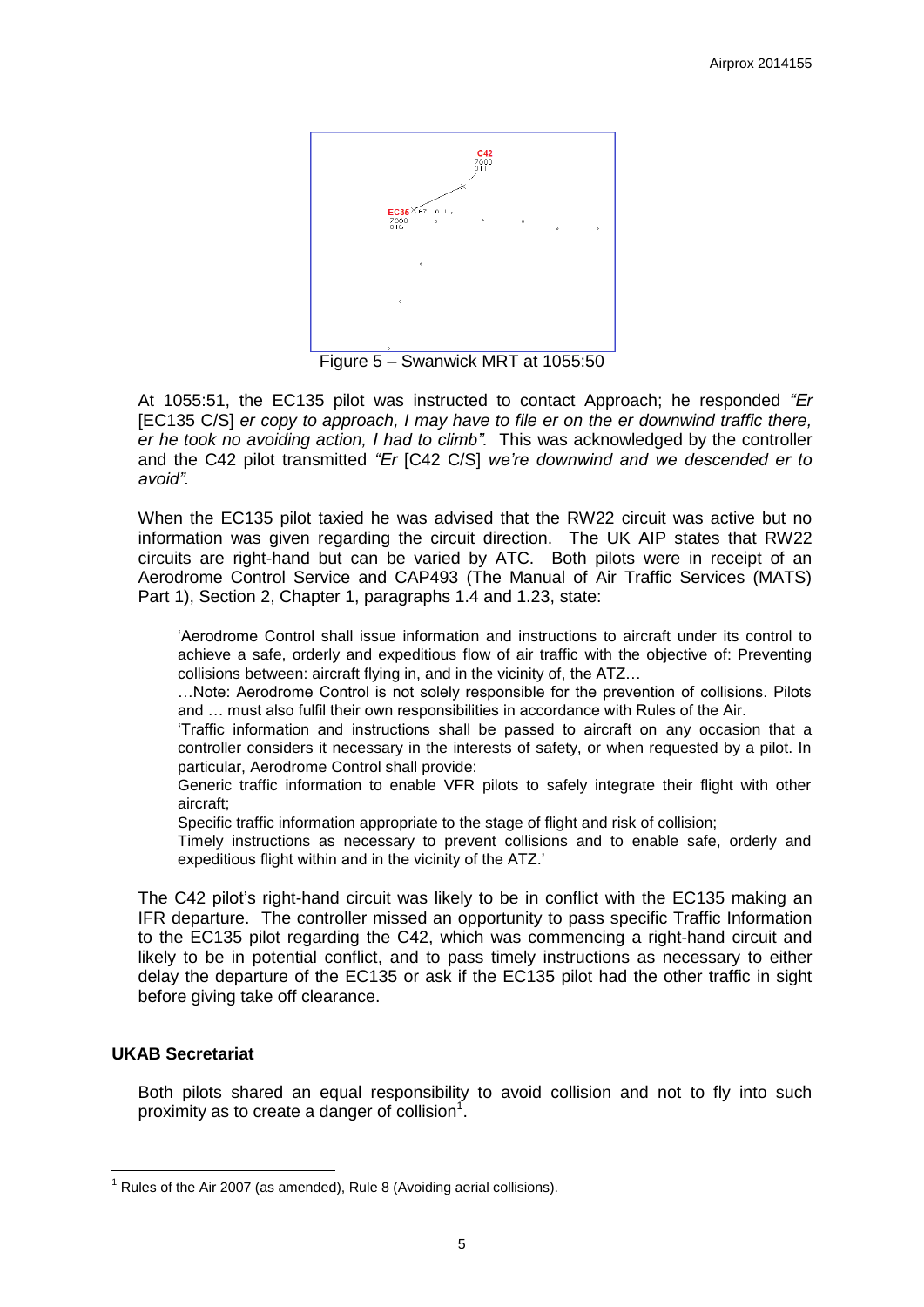# **Summary**

The Airprox occurred within Class G airspace of the GLO ATZ, whilst both pilots were being provided with an Aerodrome Control Service. The EC135 pilot was departing from RW27 and the C42 pilot was operating in the RW22RH circuit. Although he was given generic information about the RW22RH circuit being active, before being cleared for take-off the EC135 pilot was not given its pattern direction, and was not informed about the presence of the C42 which would potentially cross the climb-out from left to right. The pilot of the C42 was issued with Traffic Information about the departing EC135 when he was on the crosswind leg. As the two aircraft converged, the EC135 pilot received a TCAS TA and the C42 sighted the EC135 as it appeared above the horizon. Both pilots took avoiding action; the EC135 pilot increased his rate of climb and the C42 pilot descended.

## **PART B: SUMMARY OF THE BOARD'S DISCUSSIONS**

Information available included reports from both pilots and the controller concerned, area radar and RTF recordings and reports from the appropriate ATC and operating authorities.

The Board noted that GLO ATC were operating on two runways at the time of the Airprox. It was pointed out that this was not an unusual occurrence at GLO, but that it clearly required careful synchronisation by ATC. The EC135 pilot was departing from RW27 under IFR for a training procedure and the C42 pilot was in a right-hand visual circuit to RW22. It was readily apparent to the Board that the notional circuit pattern and departure track of the two runways offered potential for the projected flight paths of the aircraft to cross as the EC135 departed.

The actions of the EC135 pilot were discussed first. It was noted that the flight was an IFR training flight climbing straight ahead to 3000ft, and that IF screens were in place for the student. The pilot reported that he had seen an aircraft departing RW22 (the C42), and a Civil Helicopter member reasoned that this probably occurred as the EC135 taxied and that its pilot would not necessarily have been able to continuously monitor the C42 pilot's progress further into the circuit. He would, however, have been aware of the circuit direction being used on RW22 because it was broadcast on the Automatic Terminal Information Service (ATIS) and the pilot had reported receiving the latest information. The EC135 pilot reported that, after take-off, he heard ATC pass Traffic Information about his departure to a pilot who was turning downwind. The Board noted that he reported sighting this aircraft, the C42, as the helicopter was passing 700ft. Aware of the impending confliction, he had informed his student, who would not have been able to see the C42 that he was 'following through on the controls'. Members were somewhat surprised that the instructor did not take control at this point rather than allowing his trainee to continue to climb the helicopter on track towards the C42. [UKAB post-Board note: In subsequent correspondence with the EC135 instructor it became clear that he had initially thought that they would climb above the C42 before a confliction occurred. However, the C42 pilot then appeared to climb above circuit altitude so the EC135 instructor then took control to convert from a standard IF climb to a maximum rate climb.] Recognising that this was an IFR training sortie, the Board wondered if the EC135 pilot thought that, because he was operating under IFR, he would have priority over VFR traffic in the circuit. Civil ATC members confirmed that in certain circumstances IFR flights might be given priority, but there is no procedure that guarantees it. In this instance, whether the EC135 pilot was operating under IFR or VFR should have made no difference to the way the situation was controlled.

Turning to the C42 pilot's actions, a Civil ATC member confirmed that the C42 pilot made a correct decision to continue downwind as instructed by ATC. Other than his responsibility to 'avoid collision and not to fly into such proximity as to create a danger of collision', he was under an Aerodrome Control Service and was not required to take any other action, except